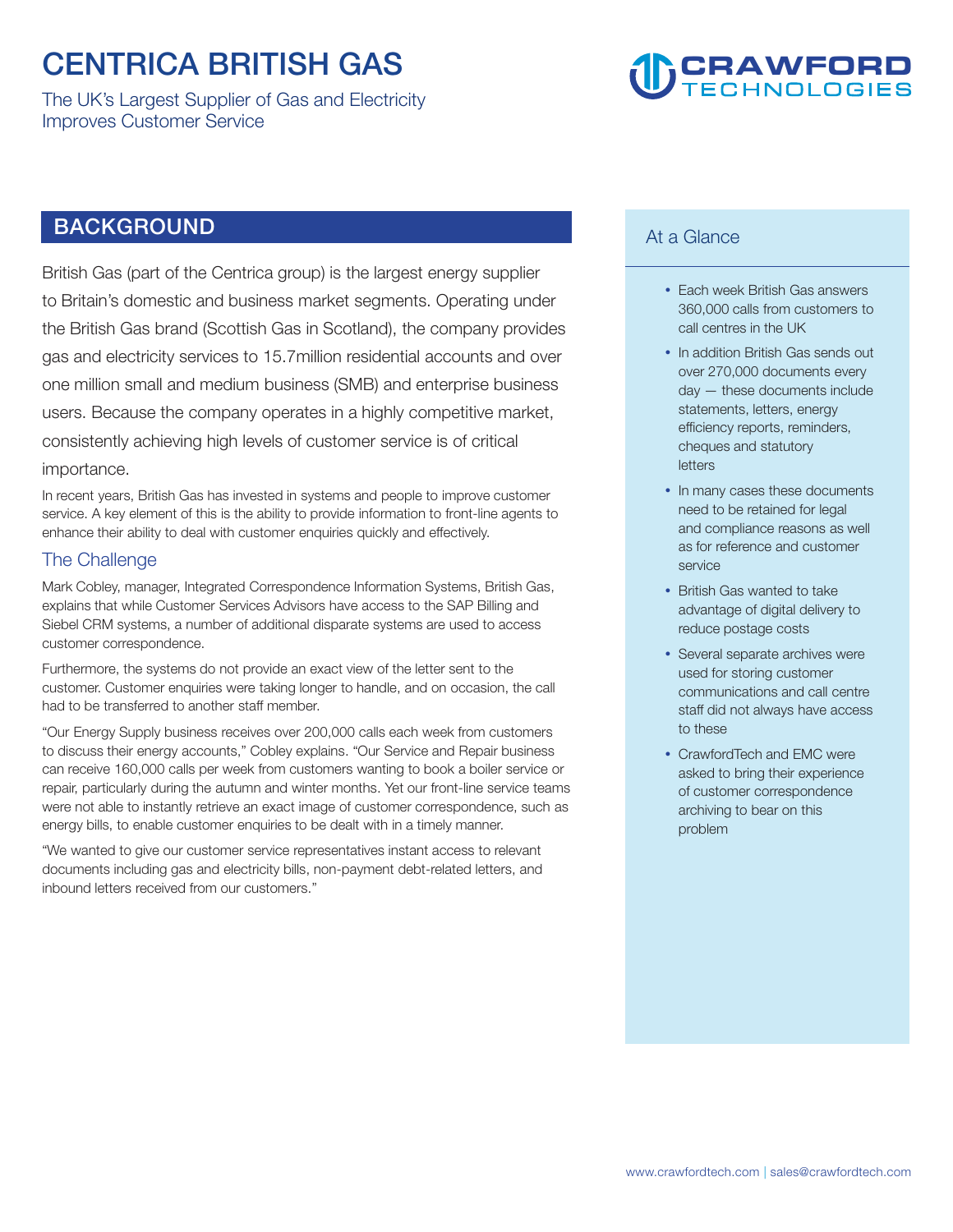# **CRAWFORD**

#### **Solution**

**British Gas selected EMC and CrawfordTech to provide a centralized electronic document management solution which has improved the customer experience. All outbound letters, including energy bills, debt collection correspondence, connection letters, and similar critical customer communications, are automatically archived from the print center. In total, the solution archives and manages approximately 330 million documents with approximately 87 million added per annum, enabling customer service staff to access these at the click of a button on the CRM system.** 

**Similarly, inbound letters are scanned and a copy loaded into the archive in addition to the copy sent into the back office for action.** 

**Today, 5,000 British Gas customer services personnel based across six contact centers use this solution to view the information required to resolve customer queries. "British Gas has joined forces with Sainsbury's, the British-based supermarket chain, to supply customers under the Sainsbury's Energy brand," Cobley states, "where customers often signup in the store, and the signed contracts are captured on a sales tablet and transferred into the Documentum repository."** 

#### **Improving Customer Service Levels**

**Cobley points out the substantial customer and staff experience improvements that have resulted from the Documentum implementation. "First, because customer service personnel have the right information at their fingertips, they are able to reduce the amount of time on the telephone with each customer. The integration of Documentum provides our staff with an exact view-in full colour of every bill or letter. Prior to this, many of our documents were viewed in SAP; while this contained the information, it was in a different format." An example of the feedback received states, this system gives you the ability to talk to customers about their bills and letters with confidence. For the first time, we can see the exact information contained on the bill can easily refer to it in our conversations."** 

#### **Online Presentment and Self Service**

**More recently British Gas has provided access to the correspondence archive available through its customer website. About 8000 Customers every day view summary statements and another 2000 download their correspondence and bills. The online portal reduces the load on call center staff and improves customer satisfaction through self-service.** 

**In addition by making bills available online British Gas is able to offer online only tariffs. Of the 330 million documents sent each day approximately 80,000 of the total remain as digital only copies which results in saving in printing and postage of approximately £3 million each year.** 

#### **CrawfordTech Solutions**

**Crawford Technologies develops software and solutions to help enterprises optimize and improve the secure and accessible delivery, storage and presentment of their customer communications.** 

**With over 1,800 customers on six continents, CrawfordTech solutions and know-how enable the largest banks, insurers, healthcare providers, utilities and print services companies to use their existing technologies, documents and data in new ways. We help them navigate the challenges in leveraging legacy applications in the platforms and applications of the future.** 

**CrawfordTech's products, services and domain expertise reside at the nexus of content, data, and output management and are essential components of our customers' digital transformation, output management and document accessibility strategies**